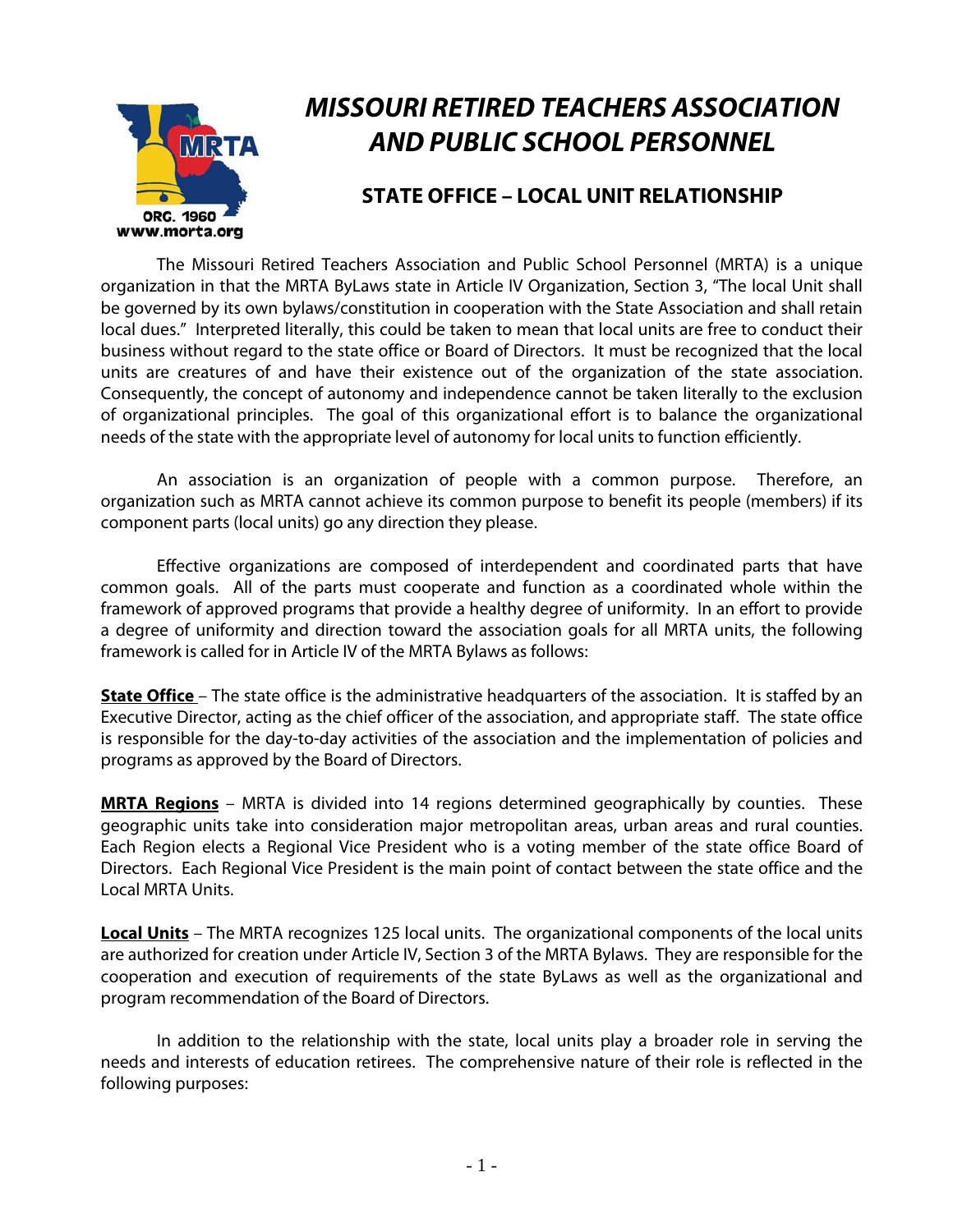## **MISSOURI RETIRED TEACHERS ASSOCIATION AND RETIRED SCHOOL PERSONNEL PURPOSES OF MRTA LOCAL UNITS**

- To serve as the organizational framework for the Missouri Retired Teachers Association and Public School Personnel.
- To provide a local membership opportunity for all education retirees and to encourage membership in MRTA.
- To conduct unit programs relevant to the interests of members and enhances attendance.
- To provide opportunities and to encourage participation in the programs and activities of MRTA.
- To serve as the backbone of efforts to protect both the PSRS-PEERS, and to protect our member's current benefits.
- To provide opportunities for education retirees to continue a life of service to their fellow retirees, their active colleagues, and their communities.
- To keep members informed on important consumer issues affecting personal safety, health and general welfare of retirees.
- To provide opportunities for fellowship and the nurturing of personal and professional relationships.

### **LOCAL UNIT RESPONSIBILITIES FOR STATE PROGRAMS**

Specifically, local units are urged to comply with and support the following purposes:

- 1. Elect unit officers for terms as stated in the local unit bylaws.
- 2. Local units will provide updated information on unit officers and local committee chairs to the state office prior to the Leadership Workshop.
- 3. Provide and encourage full membership opportunities for every local education retiree drawing a benefit as a Missouri retired educator.
- 4. Support the state MRTA membership program by encouraging all local members to join MRTA.
- 5. Select qualified delegates to the MRTA Delegate's Assembly.
- 6. Select members including a Legislative Chairperson to contact local elected officials and to advocate for the MRTA Legislative agenda and cooperate with its implementation.
- 7. Participate in Retired Teachers Day activities, as recommended by the state office.
- 8. Participate in the state's community service program by submitting the cumulative unit hours to the state Community Service Committee Chair.
- 9. Send appropriate representation to all required meetings and workshops conducted by the state office.
- 10. Conduct the minimum number of six organized unit meetings where business is conducted. In an effort to support MRTA's programs, the local unit meetings should be scheduled throughout the year to coincide with the approved MRTA programs.